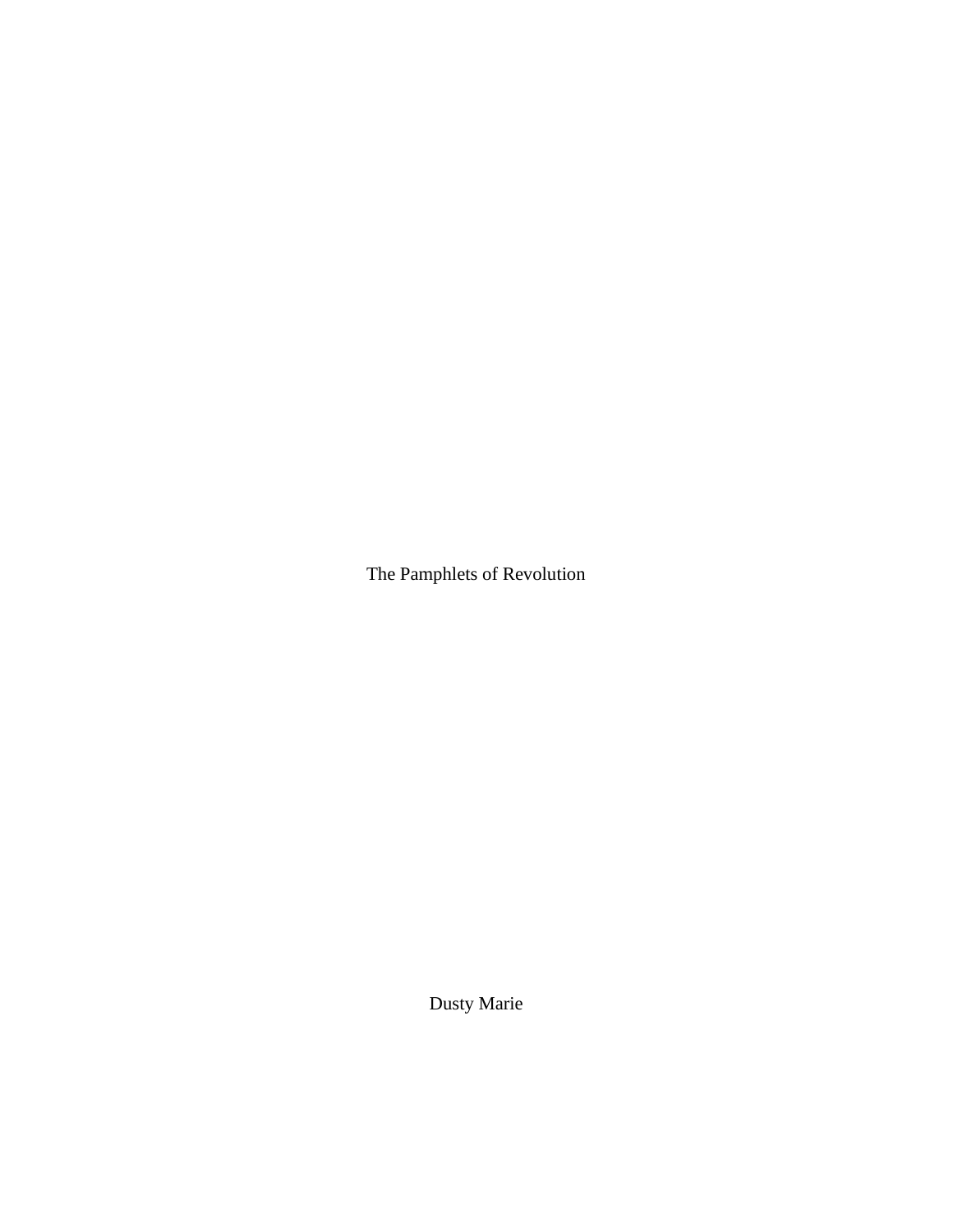In both the American and French Revolutions, pamphlets became one of the most often utilized means of what Joanne Freeman called the "verbal ammunition" of "*political combat*."<sup>1</sup> This "battle" drove writers of varying viewpoints to issue countless publications in an effort to "win the favor of public opinion."<sup>2</sup> Pamphleteers and their motivations for writing were as diverse and complex as the documents themselves. The paper wars of the Atlantic Revolutions created an impressive body of work ripe with emotional pleas, political diatribes, and unconventional ideas.

Historians have relied on these pamphlets to gain insight into the events of the past and for support in recreating their accounts of the Revolutions. However, few have focused on a single pamphlet and its impacts on the societies in which they appeared, and none have examined these pamphlets comparatively across multiple Revolutions. By comparing similar pamphlets from the American and French Revolutions and exploring how they influenced public opinion, the significance of this literature's impact on history will begin to emerge.

John Ferling's comprehensive account of the American Revolution, *A Leap in the Dark: The Struggle to Create the American Republic*, offers an excellent overview of the events surrounding the War of Independence. His in-depth research, utilizing both credible secondary sources and numerous primary documents, presents a narrative chronology filled with key details and character sketches. Ferling's book provides a wonderful resource by which pamphlets can be placed into the correct historical context. He references various pamphlets throughout his account, even acknowledging the shifts in language and theme as revolutionary ideas turned into all-out revolt: "[I]n 1775, some scribes for the first time addressed the concern that the radical

<sup>&</sup>lt;sup>1</sup> Joanne B. Freeman, *Affairs of Honor: National Politics in the New Republic* (New Haven: Yale University Press, 2001), xxi-xxii.

<sup>2</sup> Kenneth Margerison, *Pamphlets & Public Opinion: The Campaign for a Union of Orders in the Early French Revolution* (West Lafayette: Purdue University Press, 1998), 1-2.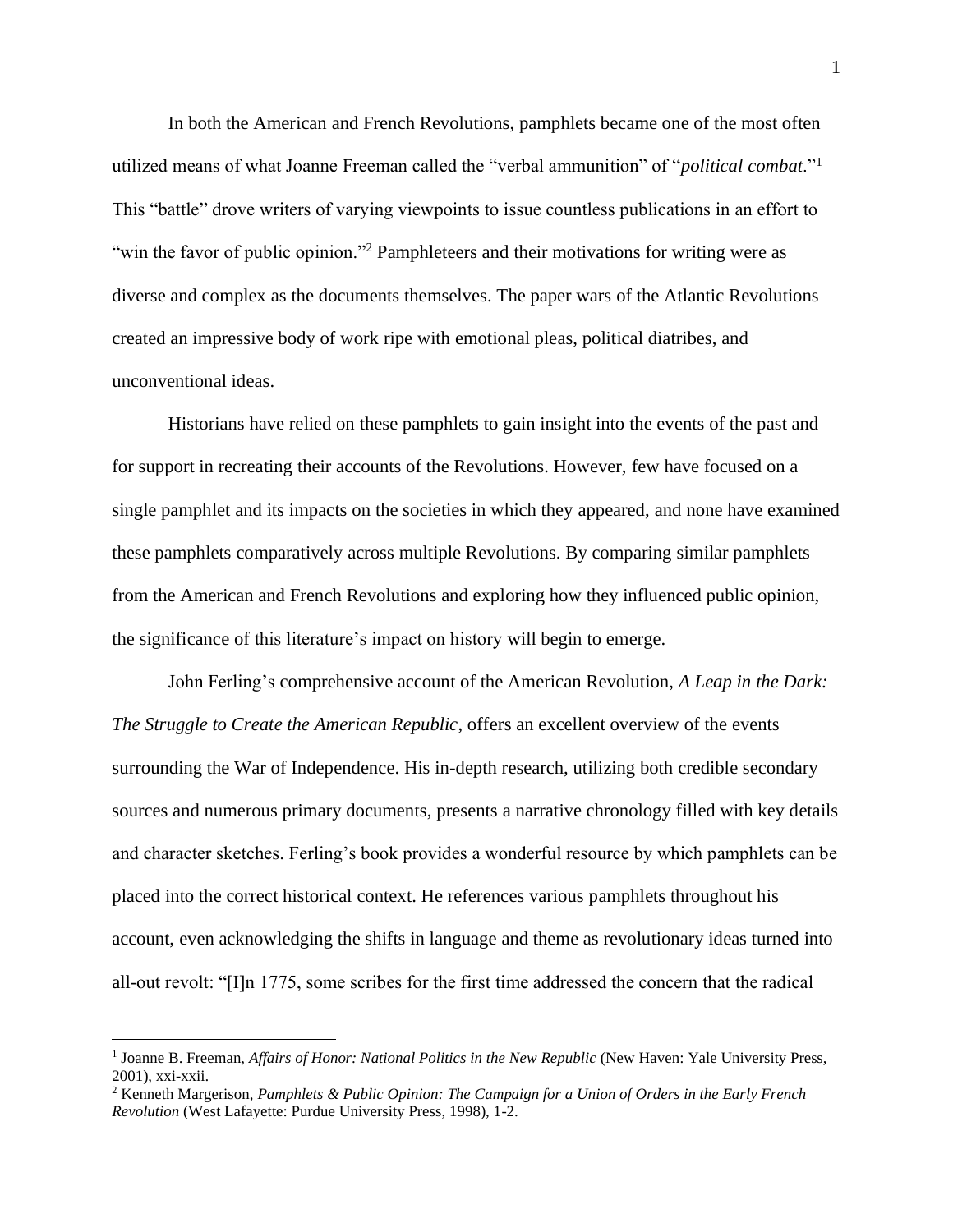protest was eroding the bonds of society."<sup>3</sup> Like many general history narratives, Ferling recognizes the role of pamphlets but fails to explore their true impacts on the Revolution.

In a similar manner, William Doyle delivers a concise history of major events and the lasting impacts of France's crisis in *The French Revolution: A Very Short Introduction*. Drawing from years of research and expertise on the French Revolution, Doyle presents a brief, yet informative, chronology. Like Ferling's account of the American conflict, Doyle's book offers an effective resource for the historical contexts of pamphlets emerging from the French Revolution. Given its condensed nature, the narrative avoids intensive details, limiting its usefulness. However, Doyle does reference several important pamphlet writings throughout his book, including "What is the Third Estate?", "the title of the most celebrated pamphlet of that winter, by the renegade clergyman Sieyès."<sup>4</sup> Though his account is informative and provides a necessary timeline, his research in this particular source is largely negligent of pamphlet literature.

By contrast, *Affairs of Honor: National Politics in the New Republic* by Joanne Freeman thoroughly explores the role that political gossip and the resulting paper war played in the creation of the new American nation. Relying on an extensive bibliography of both primary and secondary sources, Freeman provides a compelling account of the years following the American Revolution, as the Republic struggled to find its footing. The book includes multiple references to pamphlets, their writers, and their purposes, with one entire chapter dedicated solely to examining "The Art of Paper War." As Freeman asserts, pamphlets were typically "dignified in

<sup>&</sup>lt;sup>3</sup> John Ferling, *A Leap in the Dark: The Struggle to Create the American Republic* (Oxford: Oxford University Press, 2003), 148, https://search-ebscohost-

com.ezproxy.snhu.edu/login.aspx?direct=true&db=nlebk&AN=120918&site=ehost-live.

<sup>4</sup> William Doyle, *The French Revolution: A Very Short Introduction* (Oxford: Oxford University Press, 2001), 38, https://search-ebscohost-com.ezproxy.snhu.edu/login.aspx?direct=true&db=nlebk&AN=100296&site=edslive&scope=site.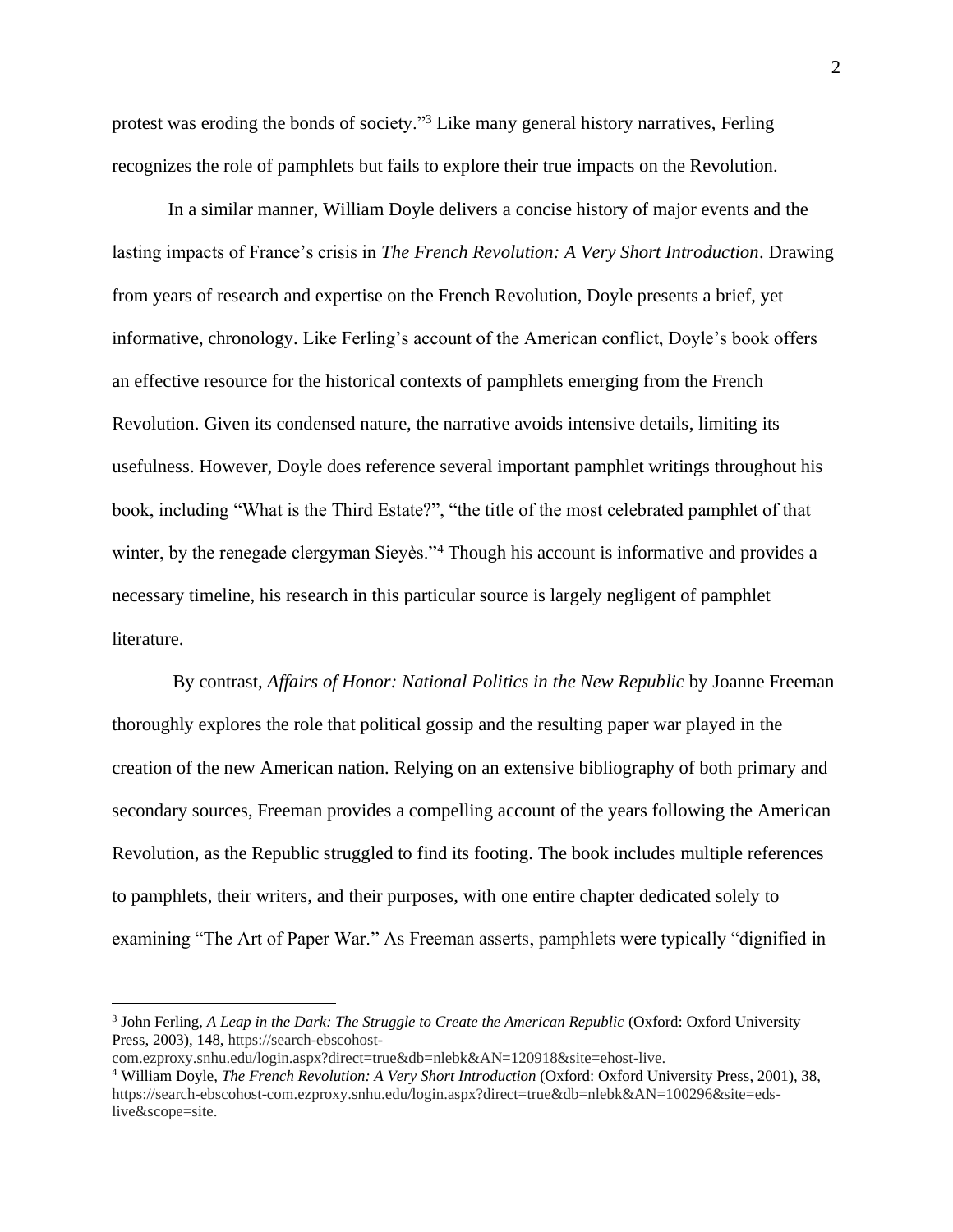tone and lengthy" and served as "ideal platforms for presenting a detailed argument."<sup>5</sup> This most useful information not only provides general insight into how, why, and when pamphlets were used; it also facilitates a better understanding of their role in both American society and national politics. It also offers a look into how America coped post-Revolution, providing for an interesting comparison to pamphlets and ideas from post-Revolutionary France.

Several scholarly articles explore the paper war of the French conflict. Among these is Dale Van Kley's, "New Wine in Old Wineskins: Continuity and Rupture in the Pamphlet Debate of the French Prerevolution, 1787-1789," which examines how ministerial and magisterial pamphleteers drew from history to argue for their respective sides in the early days of revolutionary France. Van Kley further explores the elements which led to the convergence of these two factions. By utilizing the wealth of literature available from this period, he is able to produce a chronological account of how pre-revolutionary events influenced the writers to employ "a rich variety of rhetorical forms" "ranging from the erudite historical treatise to the dramatical farce."<sup>6</sup> This research produces a solid foundation for a cross-Revolution comparison with competing pamphlets emerging from the early days of the American rebellion prior to the intersection of common goals.

Another such article, "Pamphlets and Journalism in the Early French Revolution: The Offices of the *Ami du Roi* of the Abbé Royou as a Center of Royalist Propaganda" by Harvey Chisick, sets out to show how and why pamphlet literature was utilized to promote and defend royalist tradition. He additionally provides numerous statistics to demonstrate the national and international spread of these pamphlets from 1790 to 1791. Though much of his research is based

<sup>5</sup> Freeman, *Affairs of Honor*, 116.

<sup>6</sup> Dale K. Van Kley, "New Wine in Old Wineskins: Continuity and Rupture in the Pamphlet Debate of the French Prerevolution, 1787-1789," *French Historical Studies* 17, no. 2 (Autumn 1991): 453, https://www.jstor.org/stable/286465.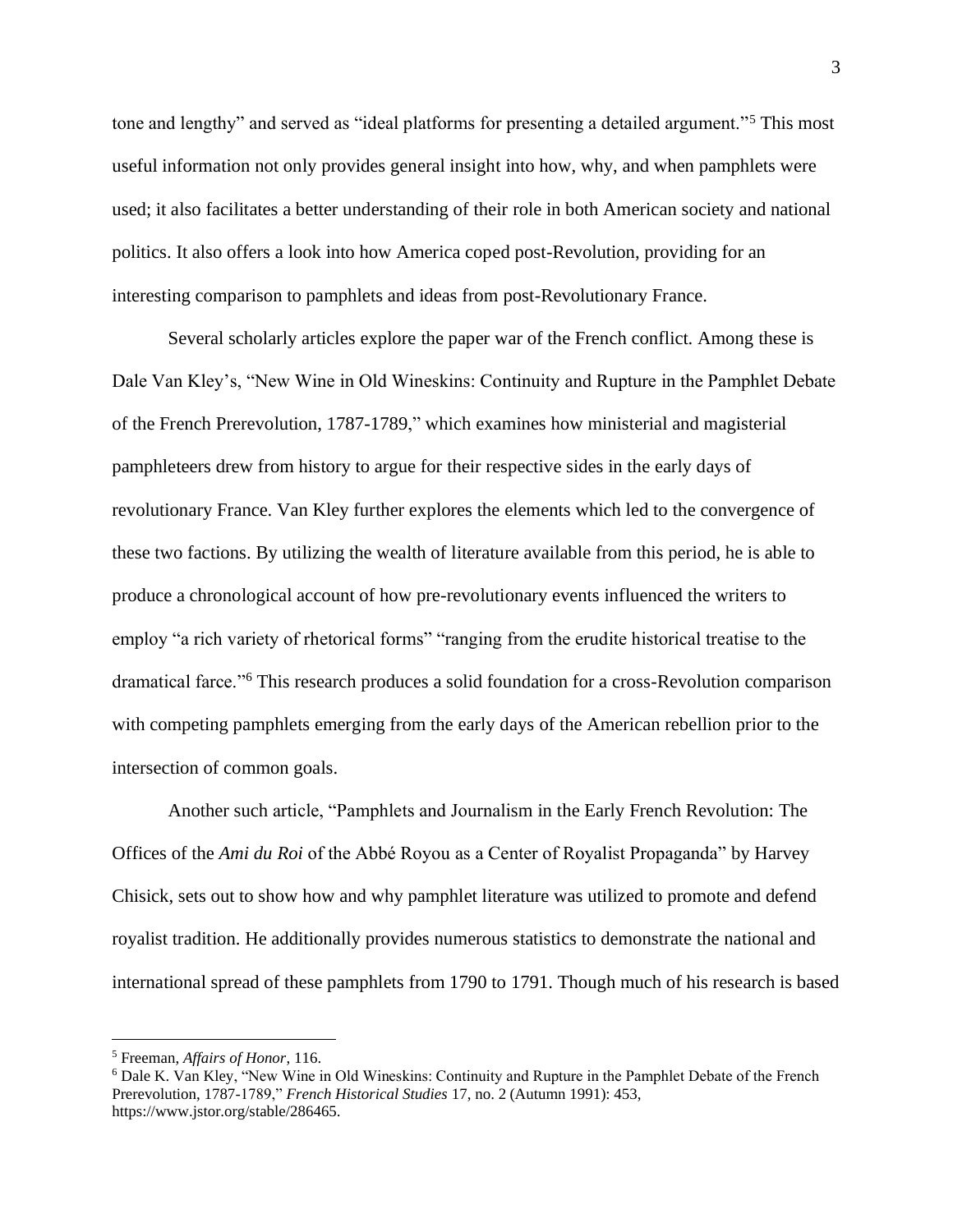on either secondary sources or various editions of the *Ami du Roi*, "one of the best known and most widely read right-wing journals of its time," Chisick nevertheless presents a detailed history of the paper's role in promoting royalist ideology through the publication of pamphlets, arguing that they were "probably the most effective means of influencing opinion" during that time.<sup>7</sup> The article lays out excellent information regarding the more conservative side of the early French Revolution's pamphlet debate. This is comparable to the literature being produced by loyalist sources during the American situation.

Other sources examine the effect of pamphlets on public opinion in the individual Atlantic Revolutions. In "Pamphlets and Public Opinion during the American Revolution," Homer Calkin explores the effectiveness and influence of pamphlets issued throughout the conflict. Relying heavily on these documents and quoting frequently from the literature, Calkin shows how pamphlets either gained popularity or became ineffective based upon the course of the Revolution. His extensive use of primary sources, in the form of letters and pamphlets, creates a compelling narrative of events from the perspective of those directly involved. Though he never engages in a comparison, he does acknowledge that "[t]he peak of pamphlet writing was probably reached in the last half of the eighteenth century during the American and French Revolutions." <sup>8</sup> Similar to Chisick's examination into the significance of the *Ami du Roi*, Calkin also briefly addresses the role that alternate sources of information, such as newspapers, played in spreading the messages of the pamphlets. His account offers a wonderful resource for understanding why pamphlets were written, how they were utilized, and what their impact was

<sup>7</sup> Harvey Chisick, "Pamphlets and Journalism in the Early French Revolution: The Offices of the *Ami du Roi* of the Abbé Royou as a Center of Royalist Propaganda," *French Historical Studies* 15, no. 4 (Autumn 1988): 624, 644, http://www.jstor.org/stable/286549.

<sup>8</sup> Homer Calkin, "Pamphlets and Public Opinion during the American Revolution," *The Pennsylvania Magazine of History and Biography* 64, no. 1 (January 1940): 22, http://www.jstor.org/stable/20087256.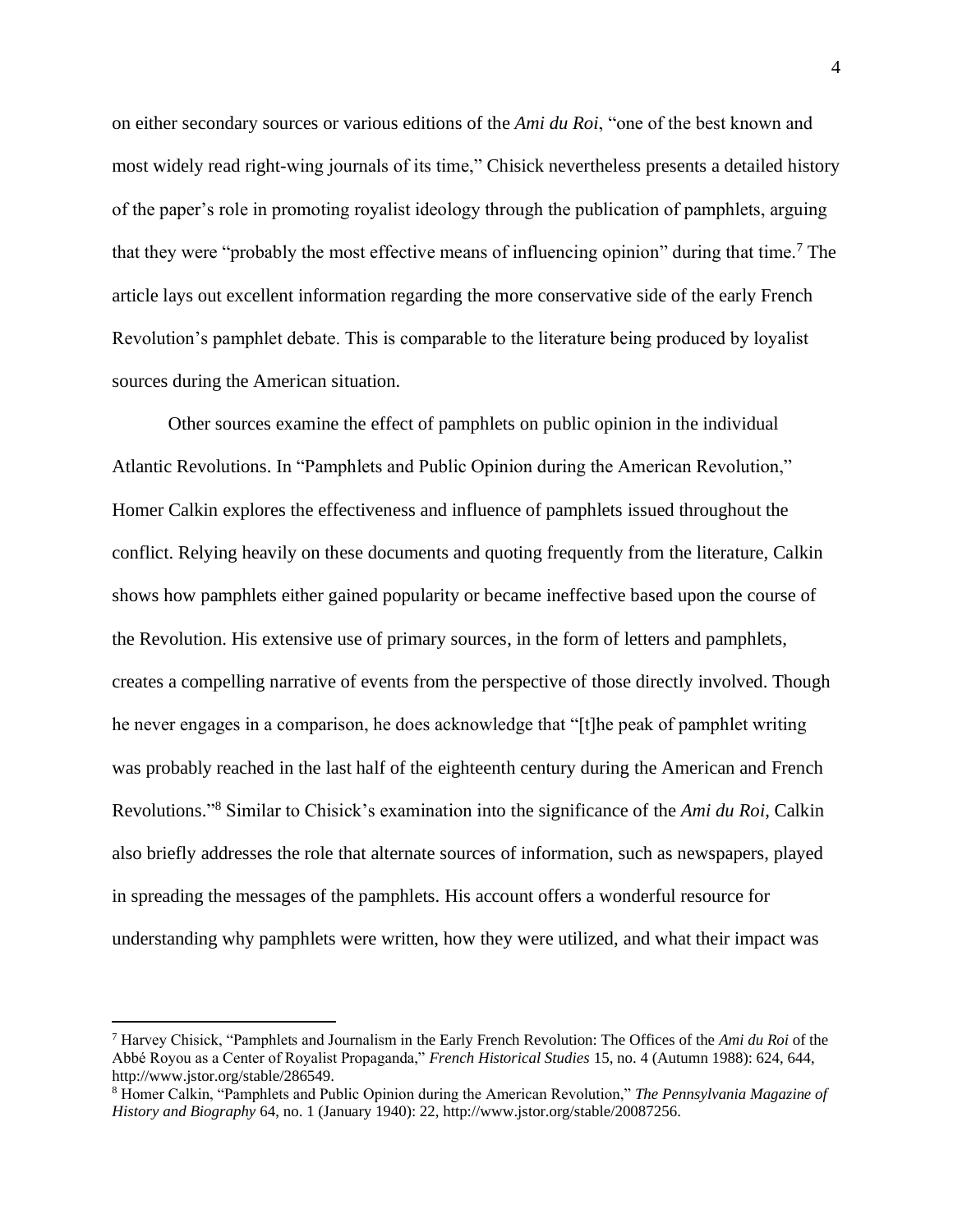on public opinion, providing a basis for comparison when similar questions are asked concerning the French Revolution.

Some of those answers can be found in Kenneth Margerison's book, *Pamphlets & Public Opinion: The Campaign for a Union of Orders in the Early French Revolution*, which expands on the topic covered in Van Kley's article. Margerison, however, focuses his research specifically on the theme of unity, which he describes as the "dominant, yet little-studied, concern of the political writers in the months before the convening of the Estates General."<sup>9</sup> His abundant use of primary sources and secondary literature leads to an exhaustive overview of the year prior to the meeting of the Estates General. Throughout his account of events, Margerison examines pamphlets emerging from the debate over how to organize the Estates General and explores how these documents influenced public opinion, leading to the creation of the National Assembly. This research supports a rich comparison between pre-revolutionary pamphlets from the French and American conflicts, including explorations into how the literature directed the course of initial movements.

Religion often factored into the rhetoric employed by writers throughout both Revolutions. "'I fear God and honour the King': John Wesley and the American Revolution" by Allan Raymond presents an examination into the role that religious language in pamphlets played in influencing the British public during the American rebellion. Raymond's research is focused predominately on the work of John Wesley, "leader of the Methodist movement in England."<sup>10</sup> Through research into Wesley's letters and pamphlets, Raymond demonstrates how his views and language shifted throughout the course of the Revolution and even explores

<sup>9</sup> Margerison, *Pamphlets & Public Opinion*, 8.

<sup>10</sup> Allan Raymond, "'I fear God and honour the King': John Wesley and the American Revolution," *Church History* 45, no. 3 (September 1976): 316, http://www.jstor.org/stable/3164266.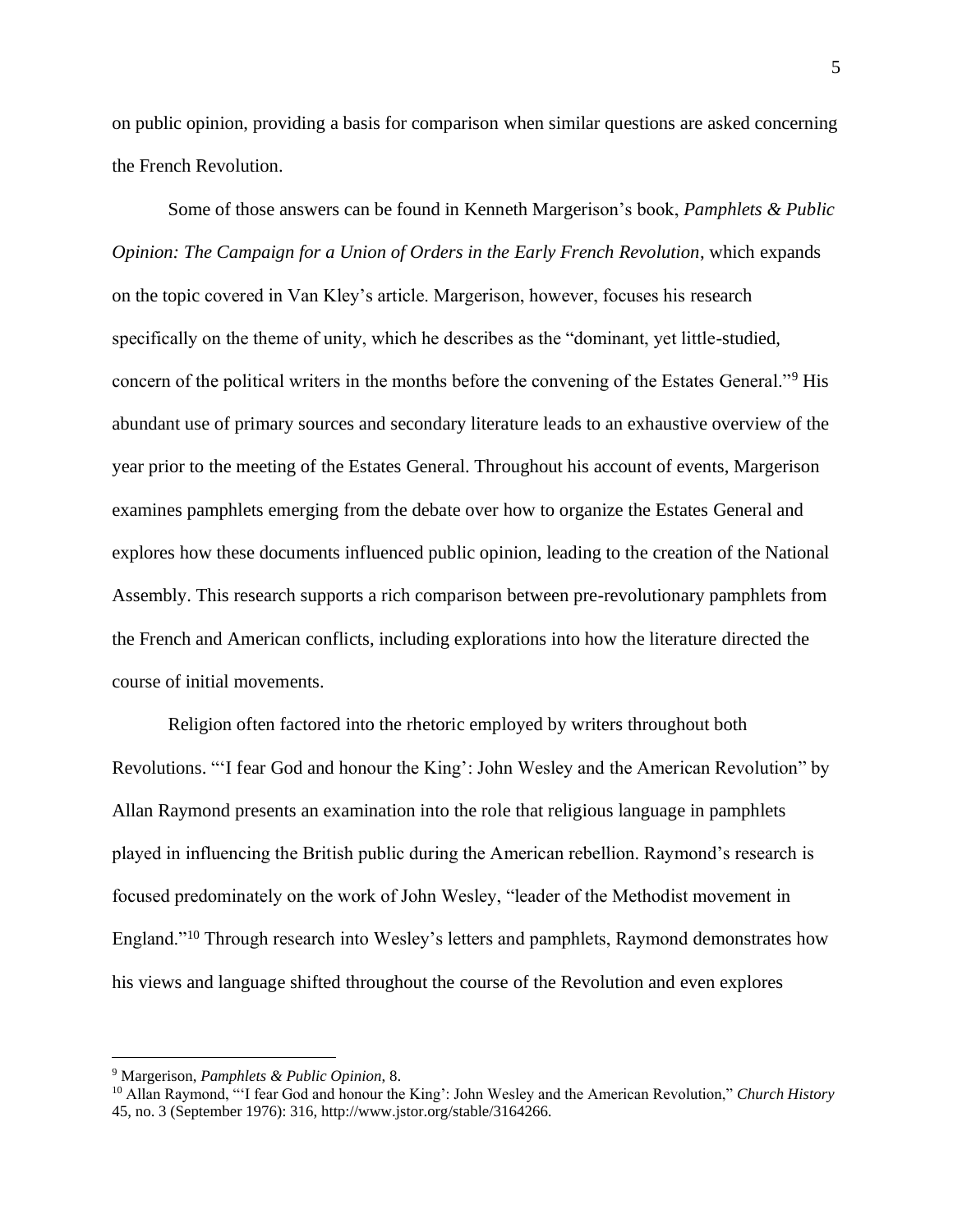Wesley's attempts to sway American opinion. As Raymond asserts, Wesley, although believing that politics was not in his authority, "saw nothing wrong in lecturing the Methodists on their political duties."<sup>11</sup> The article's concentration on the religious ideology employed by Wesley and applied to the American Revolution creates the foundation for a comparison with pamphlets containing similar language from the crisis in France.

Christopher Hodson examines this use of religious symbolism in the pamphlets and art of Revolutionary France in his article, "'In Praise of the Third Estate': Religious and Social Imagery in the Early French Revolution." Through extensive research into the pamphlets published during this period, he presents compelling insight into how and why religious language was so often utilized during the first echoes of rebellion and why it basically disappeared from the texts after the establishment of the National Assembly. As Hodson points out, "pamphlets published in 1788, 1789, and 1790 appropriated the idea of religion as justification, describing the Third Estate as a holy order and comparing it, through allegory, to Christ."<sup>12</sup> The employment of Christianity-inspired language was common throughout both the American and French Revolutions. This makes for a unique comparison of those pamphlets containing such ideals from both Atlantic crises.

Though the recognition of pamphlets written by women is rare due to their typically anonymous nature, there are a few exceptions. Sophie Bourgault, in her article, "A Forgotten Revolutionary Pamphlet: Madame de Genlis on Hospitality," exclusively examines the 1791 pamphlet, *Discours sur le luxe et sur l'hospitalité considérés sous leurs rapports avec les moeurs et l'éducation nationale*, in order to give more attention to the role that female pamphleteers

<sup>11</sup> Ibid., 316.

<sup>&</sup>lt;sup>12</sup> Christopher Hodson, "'In Praise of the Third Estate': Religion and Social Imagery in the Early French Revolution," *Eighteenth-Century Studies* 34, no. 3 (Spring 2001): 348, http://www.jstor.org/stable/30053983.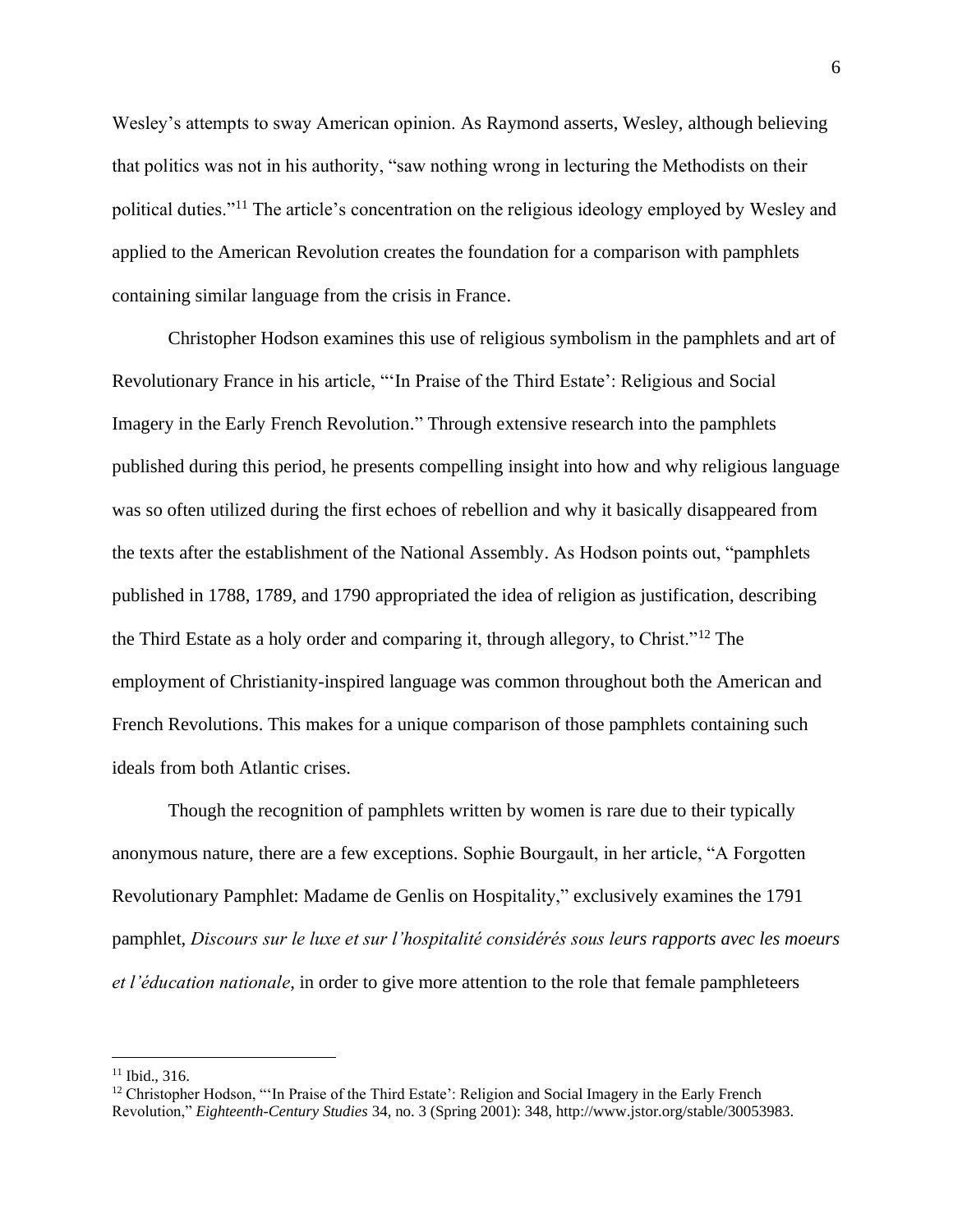played in influencing the French Revolution. Bourgault presents a comprehensive biography of Madame de Genlis and argues that her often-overlooked pamphlet contained "surprisingly radical dimensions" and "timely political implications."<sup>13</sup> Drawing from numerous secondary sources focusing on Genlis and from Genlis's own work, Bourgault offers a compelling exploration into this singular document. By researching how one woman was able to utilize pamphlets to promote her message in France, Bourgault has created a basis upon which women pamphleteers of the American Revolution, though seldom identified, may be compared.

Another article researching France's pamphlet literature is Paul Hanson's "Monarchist Clubs and the Pamphlet Debate over Political Legitimacy in the Early Years of the French Revolution." Hanson presents an intriguing exploration into the little-known Monarchist Clubs, which arose in 1790-1791 in opposition to the Jacobins, by examining the pamphlets which emerged to discredit these groups during their short existence. According to Hanson, both the clubs and the pamphlet's writers "were grappling with the same sets of issues," including "the definition of public opinion and its legitimate expression."<sup>14</sup> Borrowing from both primary and secondary sources, Hanson's article provides for a particularly intriguing comparison, given the similarities between the Club's constitutional message and their antagonists' responses and the post-American Revolution Federalists' constitutional essays and their adversaries' pamphlets.

Though there exist many rich resources concerning the pamphlets of the American and French Revolutions, few historians have placed upon them the emphasis they deserve. Research into the pamphlets from the latter years of the French Revolution is also noticeably absent. These are unfortunate shortcomings. The literature emerging from the revolutionary period reveals the

<sup>13</sup> Sophie Bourgault, "A Forgotten Revolutionary Pamphlet: Madame de Genlis on Hospitality," *Women's Studies* 44, no. 8 (December 2015): 1134, https://doi-org.ezproxy.snhu.edu/10.1080/00497878.2015.1078214.

<sup>14</sup> Paul R. Hanson, "Monarchist Clubs and the Pamphlet Debate over Political Legitimacy in the Early Years of the French Revolution," *French Historical Studies* 21, no. 2 (Spring 1998):300, http://www.jstor.org/stable/286631.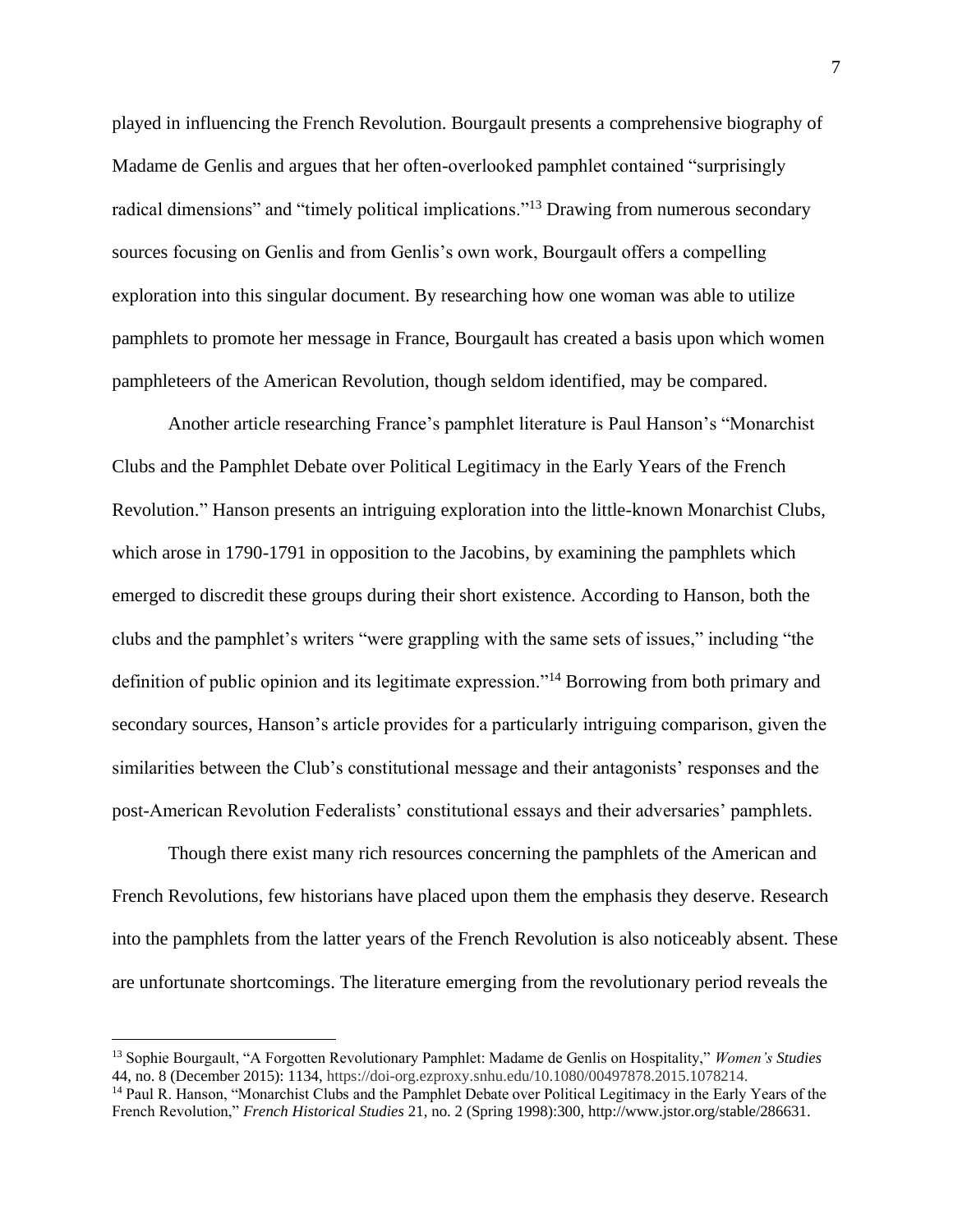character of their writers, the importance of unity, and the language of revolution. It is in these documents, which Calkin calls "the chief instrument to carry one's ideas to the public," that the true intentions and missions of revolution are found.<sup>15</sup> Only through a cross-Revolution comparison, which has yet to be explored in existing historiography, can pamphlets be truly appreciated for their significant role in instigating, molding, and directing the paths of the Atlantic Revolutions.

Throughout the American Revolution, "the pamphlet was considered of prime importance in forming and shaping the minds of the people."<sup>16</sup> Margerison presents a similar argument when considering France: "The language of the pamphlets provides the single most important key to understanding the initial direction of the revolution."<sup>17</sup> Despite the importance placed on these documents, they continue to be undervalued for their impact on the Atlantic Revolutions. A comparison of pamphlets across the American and French Revolutions reveals the commonalities present in the struggle for representation and freedom. It highlights the similarities of "rebels" divided by an ocean. It unveils the influence of these writings on the course of history.

On the eve of their respective Revolutions, approximately ten years apart, American colonists and France's Third Estate wrestled with the issue of representation. In America, a series of taxes imposed by Britain were challenging the people's rights. In France, the monarchy, clergy, and nobility sat in absolute control over the majority of the population. Questions concerning authority became a prominent theme in the Revolutions' early years.

<sup>&</sup>lt;sup>15</sup> Calkin, "Pamphlets and Public Opinion," 22.

<sup>16</sup> Calkin, "Pamphlets and Public Opinion," 41.

<sup>17</sup> Margerison, *Pamphlets & Public Opinion*, 8.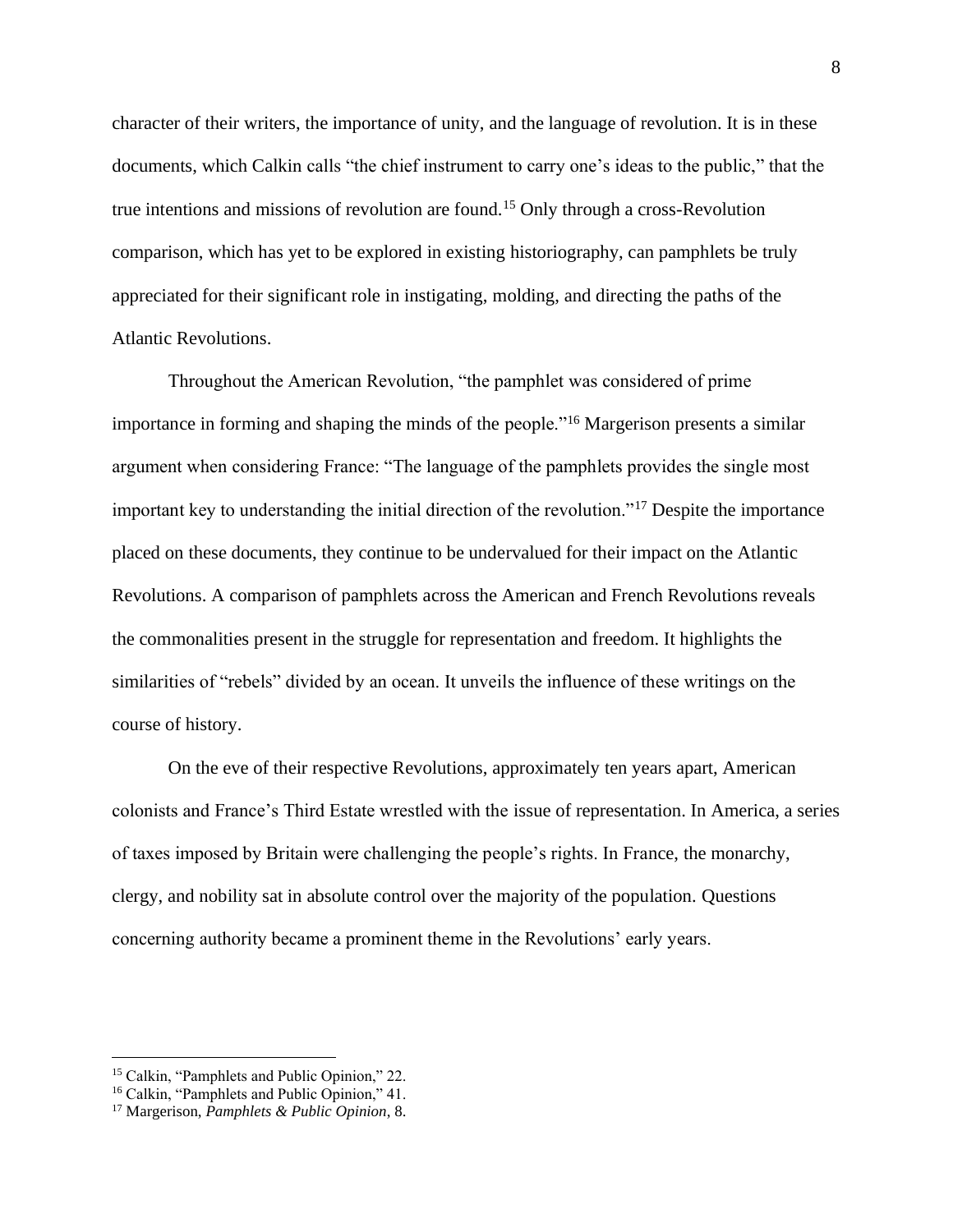American lawyer and assemblyman John Dickinson, enraged by what he considered unfair taxation stemming from the Townshend Acts, penned *Letters from a Farmer in Pennsylvania, to the Inhabitants of the British Colonies*, "a pamphlet that outsold every other political tract published in America before 1776."<sup>18</sup> Dickinson's response was guided by his belief that the action by Parliament "appears to me to be unconstitutional" and "destructive to the liberty of these colonies."<sup>19</sup> However, he did make concessions for Parliament's control over commerce: "there is no privilege these colonies claim, which they ought in *duty* and *prudence* more earnestly to maintain and defend, than the authority of the *British* parliament to regulate the trade of all her dominions."<sup>20</sup> For Dickinson, the question was not whether Parliament should have authority, but rather how much.

A similar conflict over authority was brewing at the start of the French Revolution. Prior to the convening of the Estates General in 1789, a wealth of pamphlets issued forth from the Third Estate. On one side of the debate, pamphleteers fought for the necessity of Parlement. On the other side were those supporting the authority of the King. "[I]n the summer of 1787," "the anonymous but blatantly 'ministerial' *Observations d'un avocat* perversely raised the question of the Estates' traditional forms." The pamphlet called for Parlement to remember that if the old forms from 1614 were adhered to, many of the monarch's most intelligent minds would be excluded. On the opposing side, magisterial pamphleteers warned of despotic ministers.<sup>21</sup> Who held true authority, Parlement or the King, and how much power should they have? These were the questions at the heart of the early pamphlet debate.

<sup>20</sup> Dickinson, *Letters from a Farmer*, Letter VI.

<sup>18</sup> Ferling, *A Leap in the Dark*, 70.

<sup>19</sup> John Dickinson, *Letters from a Farmer in Pennsylvania, to the Inhabitants of the British Colonies*, in *The American Revolution: Writings from the Pamphlet Debate, 1764-1772*, ed. Gordon S. Wood (New York: Library of American, 2015), Letter II, ProQuest Ebook Central.

<sup>21</sup> Van Kley, "New Wine in Old Wineskins," 452.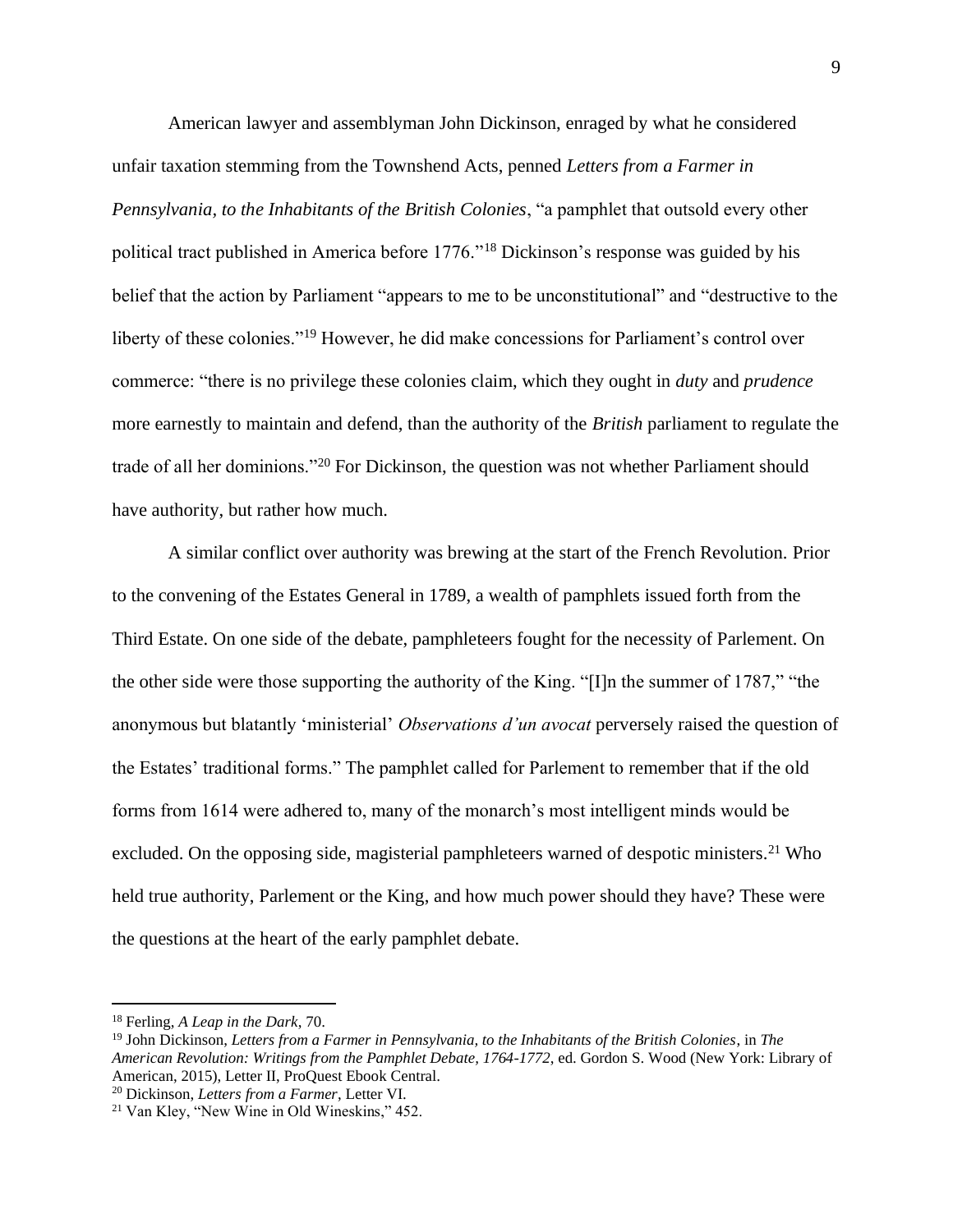The Loyalists of the American Revolution and the Royalists of the French Revolution were by no means silent throughout the conflicts. In 1774, an American pamphlet, commonly attributed to Anglican clergyman Jonathan Boucher, emerged defending "[t]he Harmony which subsisted, with little or no Interruption, between Great Britain and her Colonies," which was now believed to be "in Danger of being destroyed forever." The push toward Revolution was thought to be nothing more than "Calamities which have frequently arisen from an ardent mistaken Zeal." The question was posed, "Shall we abuse the Generosity, and the Beneficence of Laws, made for our Protection?" The Loyalist author warned the Philadelphia Congress that they could "teize the Mother Country," but never destroy her forces.<sup>22</sup>

In France, Royalist pamphleteers were also active. Jacques-Antoine-Marie de Cazalès and Jean-Sifrein Maury were "regarded as among the most able defenders of royalist and traditionalist opinion."<sup>23</sup> One such pamphlet, written by Cazalès in 1791, defended the right of inheritance, by which offices were occupied in the *ancien régime*. In the same year, Maury published a condemnation of the Civil Constitution of the Clergy, which "provided for lay election of priests and bishops, nationalization of ecclesiastical boundaries, and a purely honorific role for the pope."<sup>24</sup> In each of these pamphlets, the call for a return to the orthodox ways of France was loud and clear.

Despite their collective adoption of many Enlightenment ideals, the Revolutions were filled with pamphlets employing ultra-religious language in their missions to sway public opinion. In England, Methodist leader John Wesley filled his writings with appeals to religion.

<sup>22</sup> Jonathan Boucher, *A Letter from a Virginian, to the Members of the Congress to Be Held at Philadelphia, on the First of September, 1774*, in *The American Revolution: Writings from the Pamphlet Debate, 1773-1776*, ed. Gordon S. Wood (New York: Library of America, 2015), ProQuest Ebook Central.

<sup>23</sup> Chisick, "Pamphlets and Journalism," 629.

<sup>24</sup> Ibid., 630; Doyle, *The French Revolution*, 46.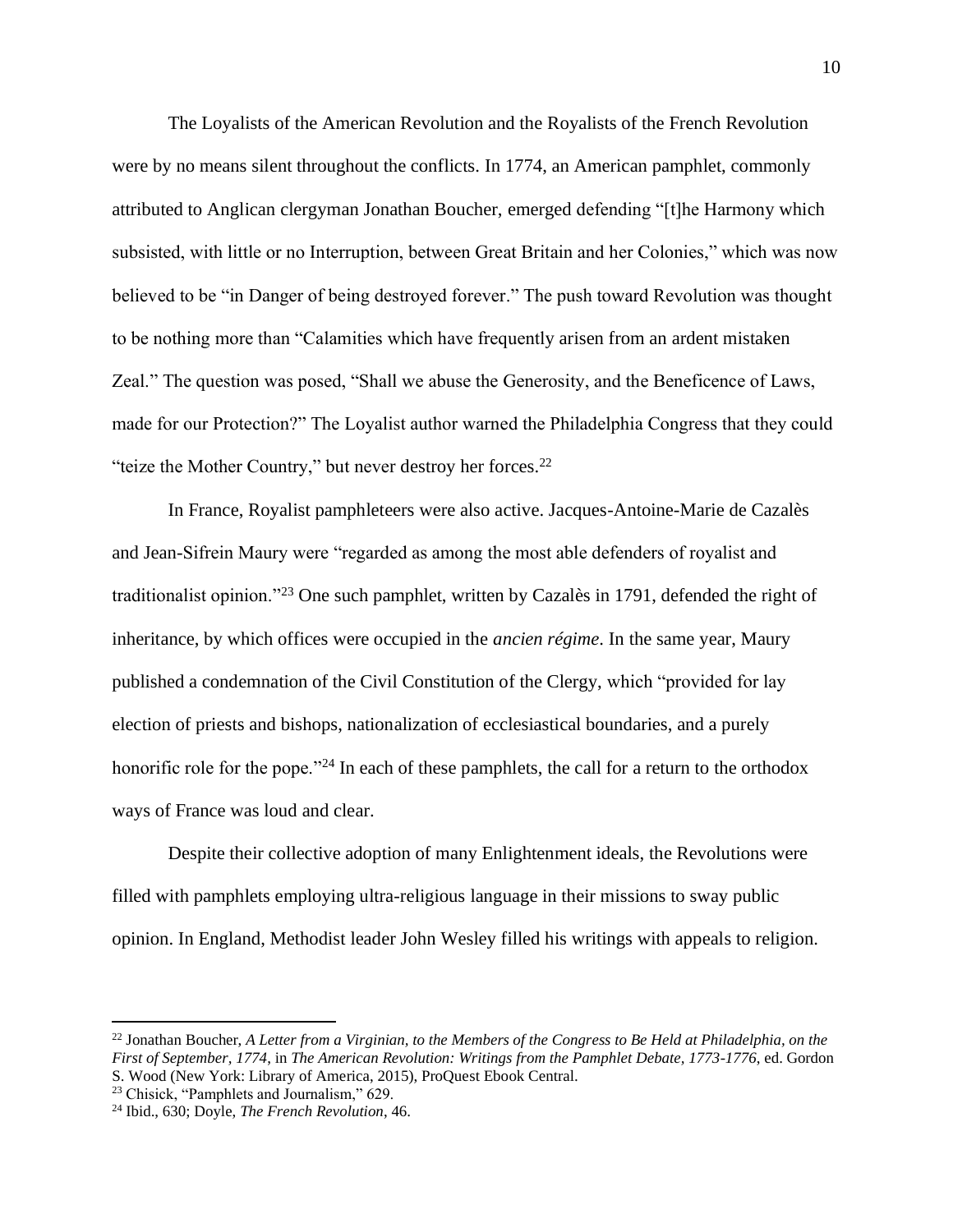As rumors of the American Revolution spread, Wesley, fearing a similar revolt in England, published *Thoughts Concerning the Origin of Power* in which he argued "that power did not originate in the people," but "came instead from God."<sup>25</sup> His 1775 pamphlet, *A Calm Address to our American Colonies*, borrowing heavily from Samuel Johnson's *Taxation No Tyranny*, urged the colonists to "realize that they already possessed all the religious and civil liberty they desired."<sup>26</sup> By 1776, Wesley's anxiety over the American Revolution led him to urge the people of England to return to God. A year later, another of his pamphlets stated his belief that the American war would fail since "the hand of God is upon them."<sup>27</sup> Wesley's faith was at the center of every publication.

Religious language was also an often-utilized trope of the French Revolution pamphleteers' esteem of the Third Estate. Though most of the authors are unknown, their mission is clear. *Le Magnificat du Tiers-État* compared the Third Estate to "the Savior of nations," contrasted by the clergy's and the nobility's "insurmountable difficulties being saved…their haughtiness will almost never get on well with Christian humility."<sup>28</sup> As Hodson points out, one "important tenet of the pamphlet argument of 1789" was the belief that "the nobility was irreligious, even demonic, and completely unfit to rule."<sup>29</sup> *La Passion, la mort, et la resurrection du people* placed the Third Estate in the setting of the trial and crucifixion of Christ. The "Plebeian" declared that he would "defend his rights and prove his innocence" through a sort of resurrection via an allusion to the forthcoming Estates General.<sup>30</sup> However, after the formation of the National Assembly, the use of such language began to wane.<sup>31</sup>

<sup>25</sup> Raymond, "John Wesley," 318.

<sup>26</sup> Ibid., 321.

<sup>27</sup> Ibid., 325-326.

<sup>28</sup> Hodson, "Religious and Social Imagery," 337-338.

<sup>29</sup> Ibid., 348.

<sup>30</sup> Ibid., 355.

<sup>31</sup> Ibid., 357.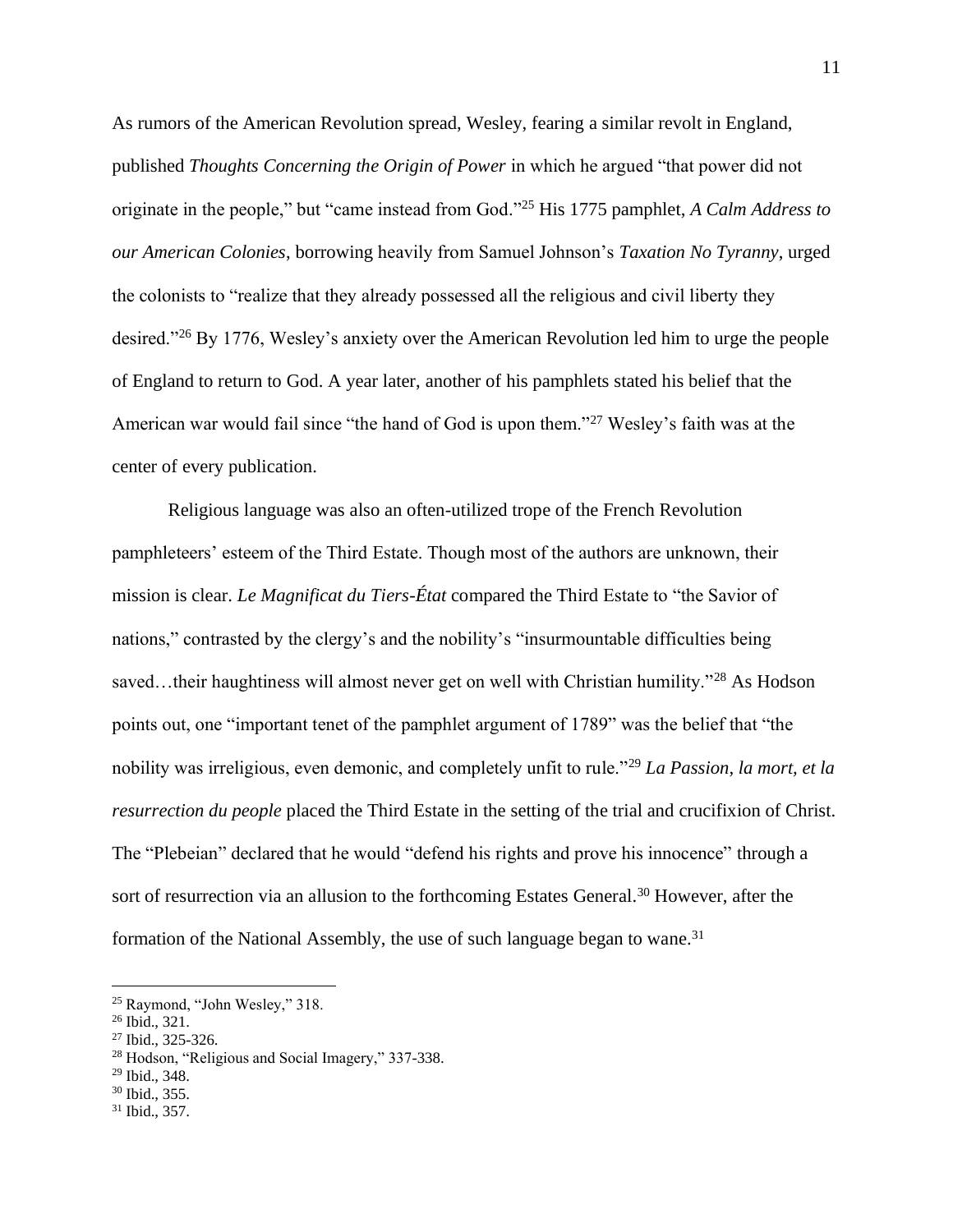One group of pamphleteers from both Revolutions is all too often overlooked: women. One of the most prominent female writers to emerge from the American Revolution was Mercy Otis Warren. She is most well-known for her exhaustive *History of the Rise, Progress, and Termination of the American Revolution*, but her pamphlet, *Observations on the New Constitution, and on the Federal and State Conventions*, is worth noting. Originally attributed to Elbridge Gerry due to its anonymity, the pamphlet, published in 1788 during the struggle to establish the new nation, strongly opposed the new Constitution. It warned that "[m]an is not immediately corrupted, but power without limitation, or amenability, may endanger the brightest virtue" and advocated for "defined limits of the Judiciary Powers," "provision by a bill of rights to guard against the dangerous encroachments of power," and "provision for a rotation" of offices.<sup>32</sup> Her work was clearly influential on both public opinion and on Congress.

In France, Stéphanie-Caroline-Félicité du Crest, comte de Genlis, Marquise de Sillery published a little-acknowledged pamphlet entitled, *Discours sur le luxe et sur l'hospitalité considérés sous leurs rapports avec les moeurs et l'éducation nationale* in 1791 to defend revolutionary hospitality. Like Warren, Genlis was an influential writer questioning the actions of the new government. When the National Assembly took action to suppress convents and monasteries, Genlis alerted "her readers to the fact that their suppression entails the loss of precious hospitality work." In her account, she "criticizes the revolutionaries for having failed to discriminate sufficiently between good and corrupt religious institutions before adopting their radical measure."<sup>33</sup> Instead, she proposed initiatives that would "drastically reform the administration of hospitals and increase their funding," thus having "an immense influence on

<sup>32</sup> Elbridge Gerry, *Observations on the New Constitutions, and on the Federal and State Conventions*, in *Pamphlets on the Constitution of the United States, published during its Discussion by the People, 1787-1788*, ed. Paul Leicester Ford (Brooklyn, 1888), <https://oll.libertyfund.org/titles/1670>.

<sup>33</sup> Bourgault, "Forgotten Revolutionary Pamphlet," 1137-1138.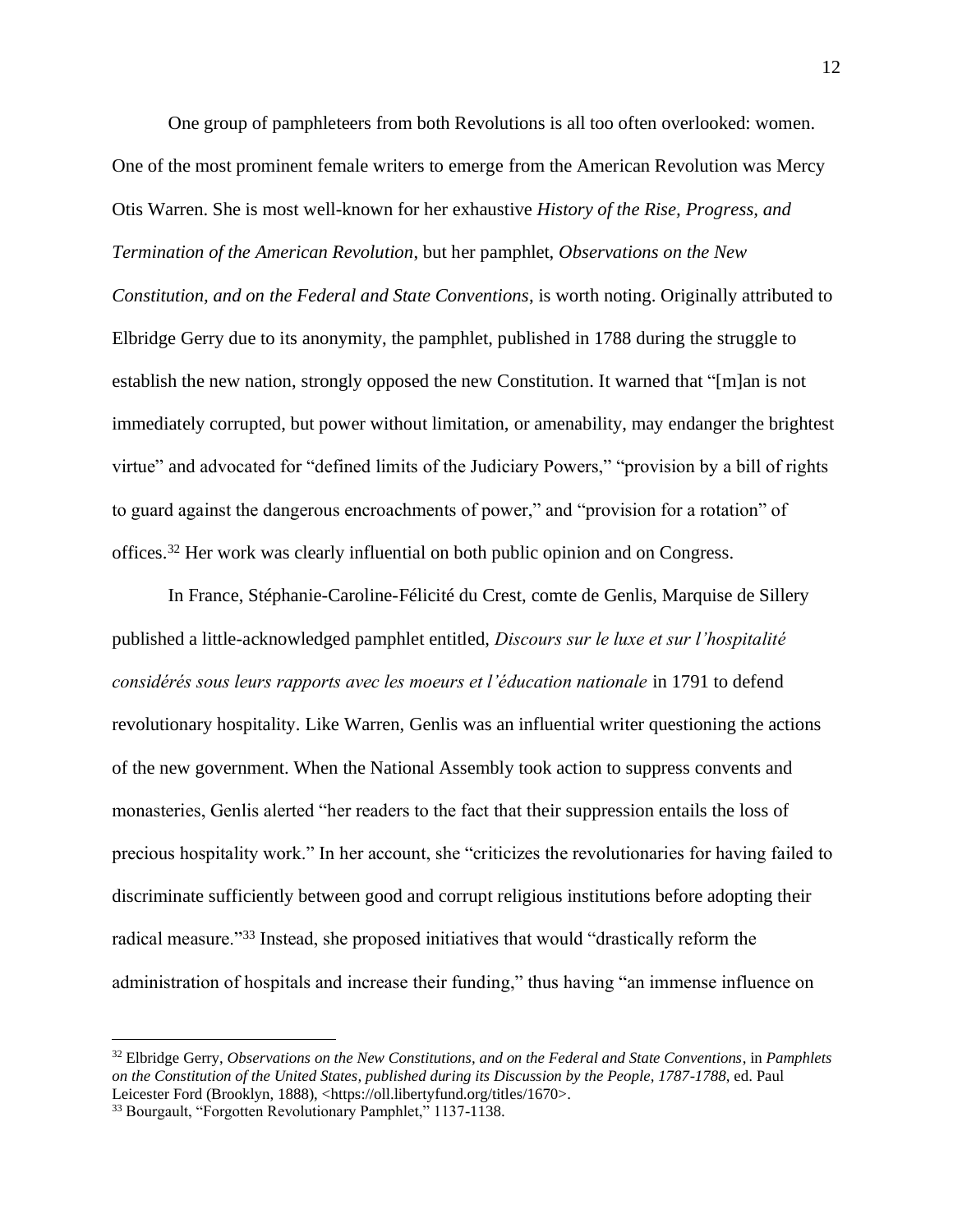the mores."<sup>34</sup> Amongst those she argued would benefit from "the hospitality of religious institutions" were "foreigners and migrants of '*all* status'" as well as "the underprivileged."<sup>35</sup> Both Genlis and Mercy Otis Warren challenged their respective governments and became women of impact in male-dominated domains.

Throughout both Revolutions, America and France faced numerous instances of internal political opposition in the form of essays and pamphlets. Following the American Revolution, unrest between Federalists and Anti-Federalists grew into outright political battle. James Madison, Alexander Hamilton, and John Jay teamed up to write a series of essays defending the United States Constitution. The Anti-Federalists responded with a series of pamphlets published between 1787 and 1788. Virginia's delegate to the Constitutional Convention George Mason was one such opposer. In his *Objections to the Federal Constitution*, he asserted that "[t]here is no declaration of rights," "no declaration of any kind for preserving the liberty of the press, the trial by jury in civil cases, nor against the danger of standing armies in time of peace." It was his fear that "[t]his government" "will, in its operation, produce a monarchy, or a corrupt oppressive aristocracy."<sup>36</sup>

In France it was the battle between the Jacobins and the short-lived Monarchist Clubs that set off a pamphlet debate. The Club's common goal "was the destruction of the Jacobin clubs" through "a denial of the legitimacy of political clubs" altogether.<sup>37</sup> The Club "professed their desire for open discussion, obedience to the law, and respect for the new constitution."<sup>38</sup> After several skirmishes involving the Clubs broke out across France, pamphlets began to emerge from

<sup>34</sup> Ibid., 1142.

<sup>35</sup> Ibid., 1146.

<sup>36</sup> George Mason, *Objections to the Federal Constitution*, in *Pamphlets on the Constitution of the United States, published during its Discussion by the People, 1787-1788*, ed. Paul Leicester Ford (Brooklyn, 1888), <https://oll.libertyfund.org/titles/1670>.

<sup>37</sup> Hanson, "Monarchist Clubs," 303.

<sup>38</sup> Ibid., 310.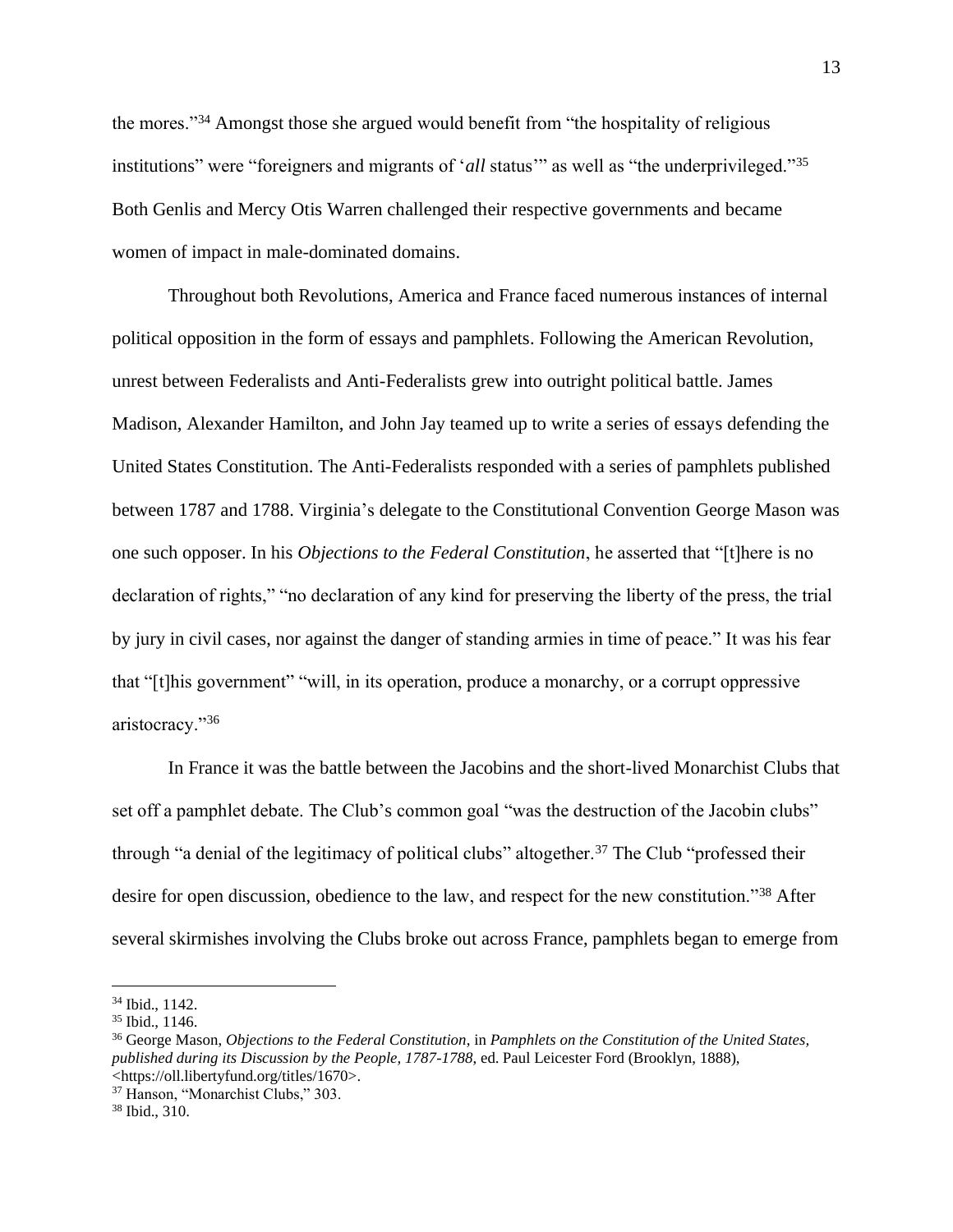every side, with the constitution at the center of their arguments. In 1791, an anonymous pamphlet, responding to an anti-Monarchist article by newspaperman Gorsas, asked the question, "was the constitution not in fact a monarchist constitution?" To the pamphleteer, these two elements were conjoined.<sup>39</sup> Falling more in line with Gorsas was Jean René Loiseau who published a pamphlet "denouncing the Monarchist Club as an anticonstitutional association."<sup>40</sup> One thing is certain: amongst these pamphleteers, there were issues of far greater concern than just the existence of the Club.

Of all the pamphlets published throughout these two Revolutions, two would stand out from among the rest. Both were published in the midst of their respective crises, and both could not be more different in message and tenor. In America, few documents have done more to alter the course of events than Thomas Paine's *Common Sense*. "Society in every state is a blessing, but government even in its best state is but a necessary evil."<sup>41</sup> In Paine's opinion, government is "rendered necessary by the inability of moral virtue to govern the world."<sup>42</sup> Of the struggle in which America was engaged at the time of his writing, Paine argued that "[t]he sun never shined on a cause of greater worth."<sup>43</sup> Calkin states that effectiveness is, to some extent, measured by number of copies distributed. "One of the most widely diffused of the revolutionary tracts was *Common Sense* of which more than 100,000 were sold in the first three months."<sup>44</sup>

The French Revolution's most recognized pamphlet would not issue from Paris, but rather from London in 1790, via the pen of an Irish statesman. In *Reflections on the Revolution in France*, Edmund Burke admonished the revolutionaries: "You had all these advantages in your

<sup>39</sup> Ibid., 315-316.

<sup>40</sup> Ibid., 317.

<sup>41</sup> Thomas Paine, *Common Sense* (New York: HarperCollins, 2017), 1.

 $42$  Ibid., 5.

<sup>43</sup> Ibid., 28.

<sup>44</sup> Calkin, "Pamphlets and Public Opinion," 27.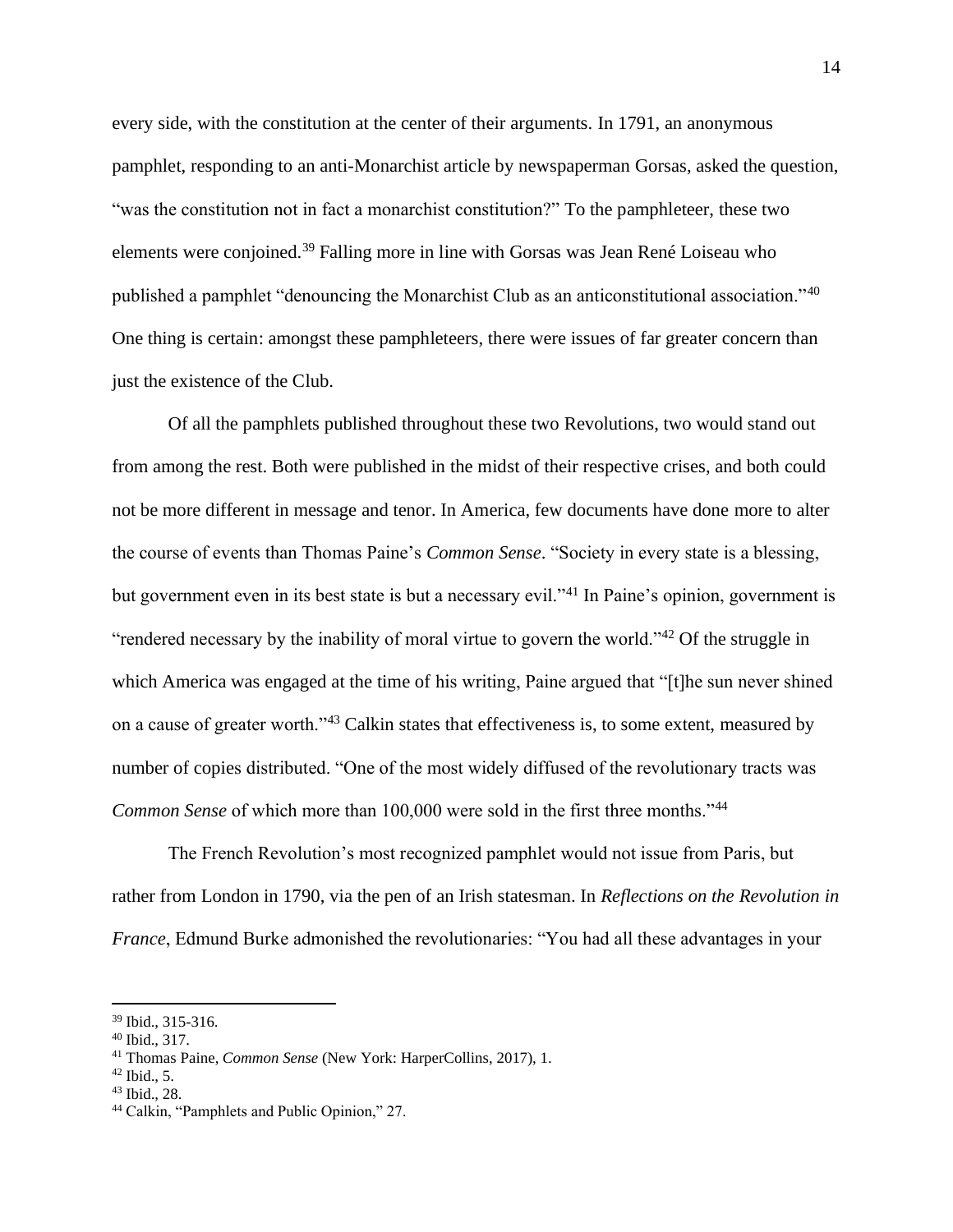ancient states; but you chose to act as if you had never been moulded into a civil society, and had everything to begin anew. You began ill, because you began by despising everything that belonged to you."<sup>45</sup> Unlike Paine's views on the American conflict, Burke believed the revolution in France was bound for failure. Seizing an opportunity to defend revolution, Paine responded to Burke's attacks with his own series of articles in 1791 entitled *The Rights of Man*.

The comparison of pamphlets from the American and French Revolutions reveals the broader themes at work across the Atlantic conflicts. These commonalities bring greater insight to understanding the workings of revolution. As Freeman has stated, "[s]trategically written 'private' letters, pamphlets, broadsides, and newspapers each had a different power and reach," and writers "chose the medium best adapted to their purposes."<sup>46</sup> No matter the medium chosen, writers were "sending a written representation of themselves out into the world."<sup>47</sup> Pamphlets "reveal not only the political goals of the writers […] but also the ideological suppositions upon which their objectives rested."<sup>48</sup> The machinations of revolution are not learned by studying the events, but rather by listening to the voices of the people; and through their surviving pamphlets, the people speak.

<sup>45</sup> Edmund Burke, *Reflections on the Revolution in France*, in *The Works of the Right Honourable Edmund Burke, Vol. III* (London: John C. Nimmo, 1887), http://www.gutenberg.org/files/15679/15679-h/15679 h.htm#REFLECTIONS.

<sup>46</sup> Freeman, *Affairs of Honor*, 113.

<sup>47</sup> Ibid., 140.

<sup>48</sup> Margerison, *Politics & Public Opinion*, 2.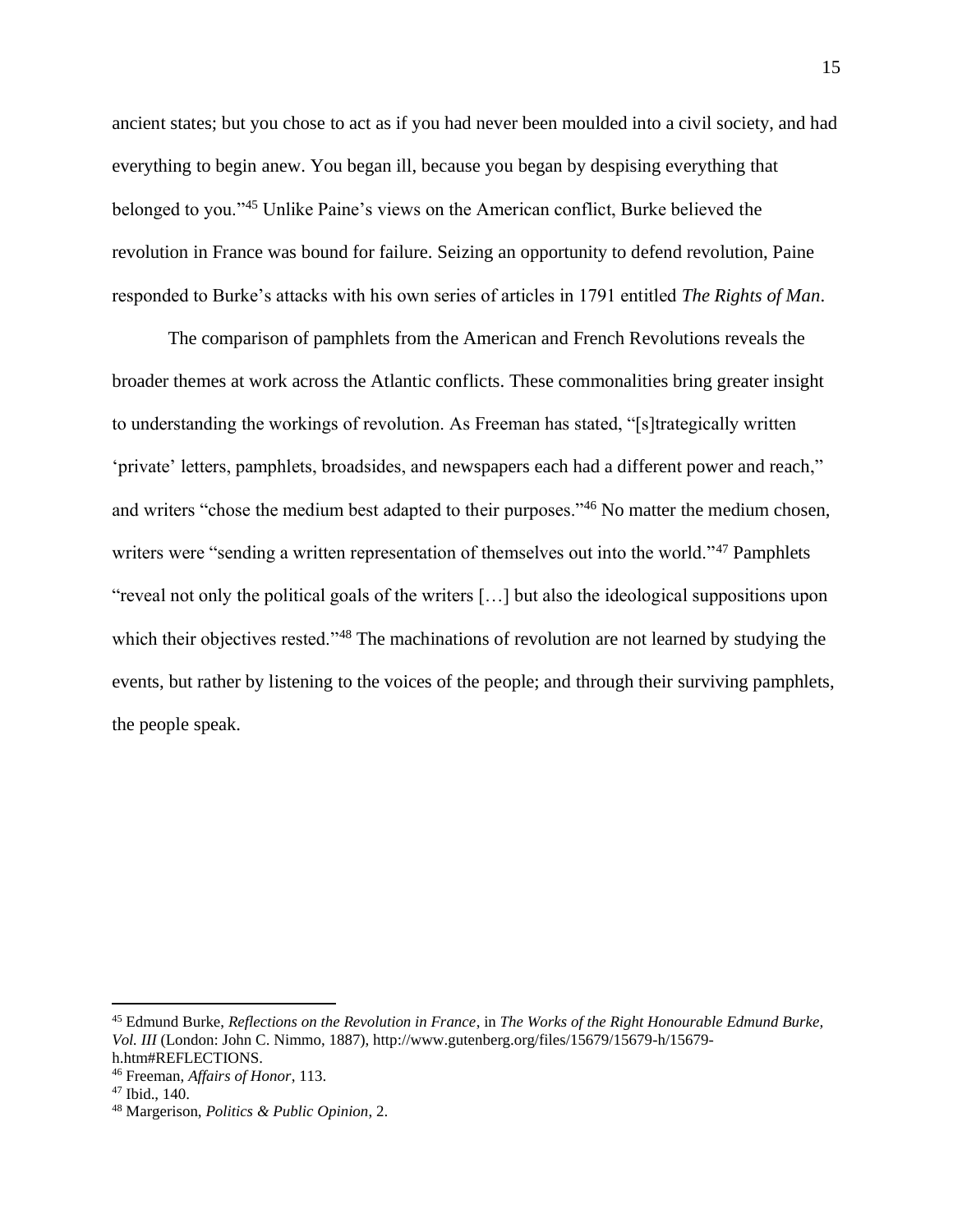## Bibliography

- Boucher, Jonathan. *A Letter from a Virginian, to the Members of the Congress to Be Held at Philadelphia, on the First of September, 1774*. In *The American Revolution: Writings from the Pamphlet Debate, 1773-1776*, edited by Gordon S. Wood. New York: Library of America, 2015. ProQuest Ebook Central.
- Bourgault, Sophie. "A Forgotten Revolutionary Pamphlet: Madame de Genlis on Hospitality." *Women's Studies* 44, no. 8 (December 2015): 1130-1155. https://doiorg.ezproxy.snhu.edu/10.1080/00497878.2015.1078214.
- Burke, Edmund. *Reflections on the Revolution in France*. In *The Works of the Right Honourable Edmund Burke, Vol. III*. London: John C. Nimmo, 1887. http://www.gutenberg.org/files/15679/15679-h/15679-h.htm#REFLECTIONS.
- Calkin, Homer. "Pamphlets and Public Opinion during the American Revolution." *The Pennsylvania Magazine of History and Biography* 64, no. 1 (January 1940): 22-42. http://www.jstor.org/stable/20087256.
- Chisick, Harvey. "Pamphlets and Journalism in the Early French Revolution: The Offices of the *Ami du Roi* of the Abbé Royou as a Center of Royalist Propaganda." *French Historical Studies* 15, no. 4 (Autumn 1988): 623-645. http://www.jstor.org/stable/286549.
- Dickinson, John. *Letters from a Farmer in Pennsylvania, to the Inhabitants of the British Colonies*. In *The American Revolution: Writings from the Pamphlet Debate, 1764-1772*, edited by Gordon S. Wood. New York: Library of America, 2015. ProQuest Ebook Central.
- Doyle, William. *The French Revolution: A Very Short Introduction*. Oxford: Oxford University Press, 2001. https://search-ebscohostcom.ezproxy.snhu.edu/login.aspx?direct=true&db=nlebk&AN=100296&site=edslive&scope=site.
- Ferling, John. *A Leap in the Dark: The Struggle to Create the American Republic*. Oxford: Oxford University Press, 2003. https://search-ebscohostcom.ezproxy.snhu.edu/login.aspx?direct=true&db=nlebk&AN=120918&site=ehost-live.
- Freeman, Joanne B. *Affairs of Honor: National Politics in the New Republic*. New Haven: Yale University Press, 2001.
- Gerry, Elbridge. *Observations on the New Constitutions, and on the Federal and State Conventions*. In *Pamphlets on the Constitution of the United States, published during its Discussion by the People, 1787-1788*, edited by Paul Leicester Ford. Brooklyn, 1888. <https://oll.libertyfund.org/titles/1670>.